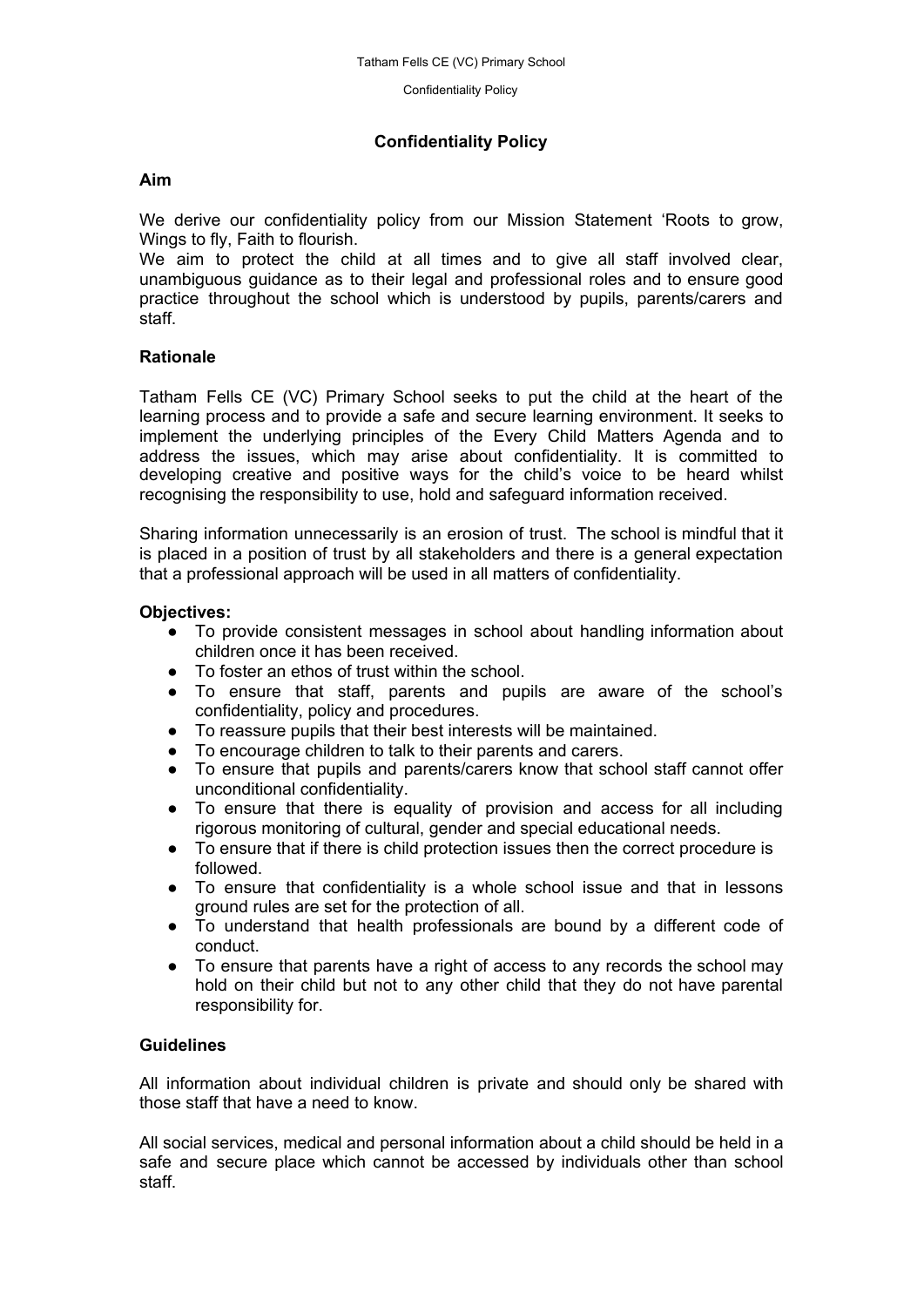#### Confidentiality Policy

The school continues to actively promote a positive ethos and respect for the Individual.

Mrs Fiona Ip and Miss Lisa I'Anson are Designated Senior Leaders for Child Protection and receive regular training.

There is clear guidance for the handling of Child Protection incidents. All staff have regular training on Child Protection issues.

There is clear guidance for procedures if a member of staff is accused of abuse.

Staff are aware that effective sex and relationship education which brings an understanding of what is and is not acceptable in a relationship, can lead to disclosure of a child protection issue.

Staff are aware of the need to handle all issues about different types of families in a sensitive manner.

Any intolerance about gender, faith, race, culture or sexuality is unacceptable and should follow the school Discipline Policy.

Information collected for one purpose should not be used for another.

Parents/carers and children need to be aware that the school cannot guarantee total confidentiality and the school has a duty to report child protection issues.

The school prides itself on good communication with parents/ carers and staff are always available to talk to both children and parents/carers about issues that are causing concern. The school encourages children to talk to parents/carers about issues causing them concern and may in some cases support the children to talk to their parents. The school would share with parents any child protection disclosure before going on to inform the correct authorities.

Parents/carers and children should feel reassured that in exceptional circumstances confidentiality will be broken.

All children have a right to the same level of confidentiality irrespective of gender, race, religion, medical concerns and special educational needs. A lot of data is generated in schools by these categories but individual children should not be able to be identified.

Confidentiality is a whole school issue. Clear ground rules must be set for any classroom work such as circle time and other PHSE session dealing with sensitive issues such as sex and relationship and drugs. Strategies are in place and all children are aware of them for dealing with sensitive information which may fall outside the boundaries of child protection procedures. School needs to be proactive so children feel supported but information is not unnecessarily revealed in a public arena. Even when sensitive information appears to be widely known it should not be assumed by those immediately involved that it is appropriate to discuss or share this information further.

Health professionals have their own code of practice dealing with confidentiality. Staff should be aware of children with medical needs and the class information sheet should be accessible to staff who need that information but not on general view to other parents/carers and children.